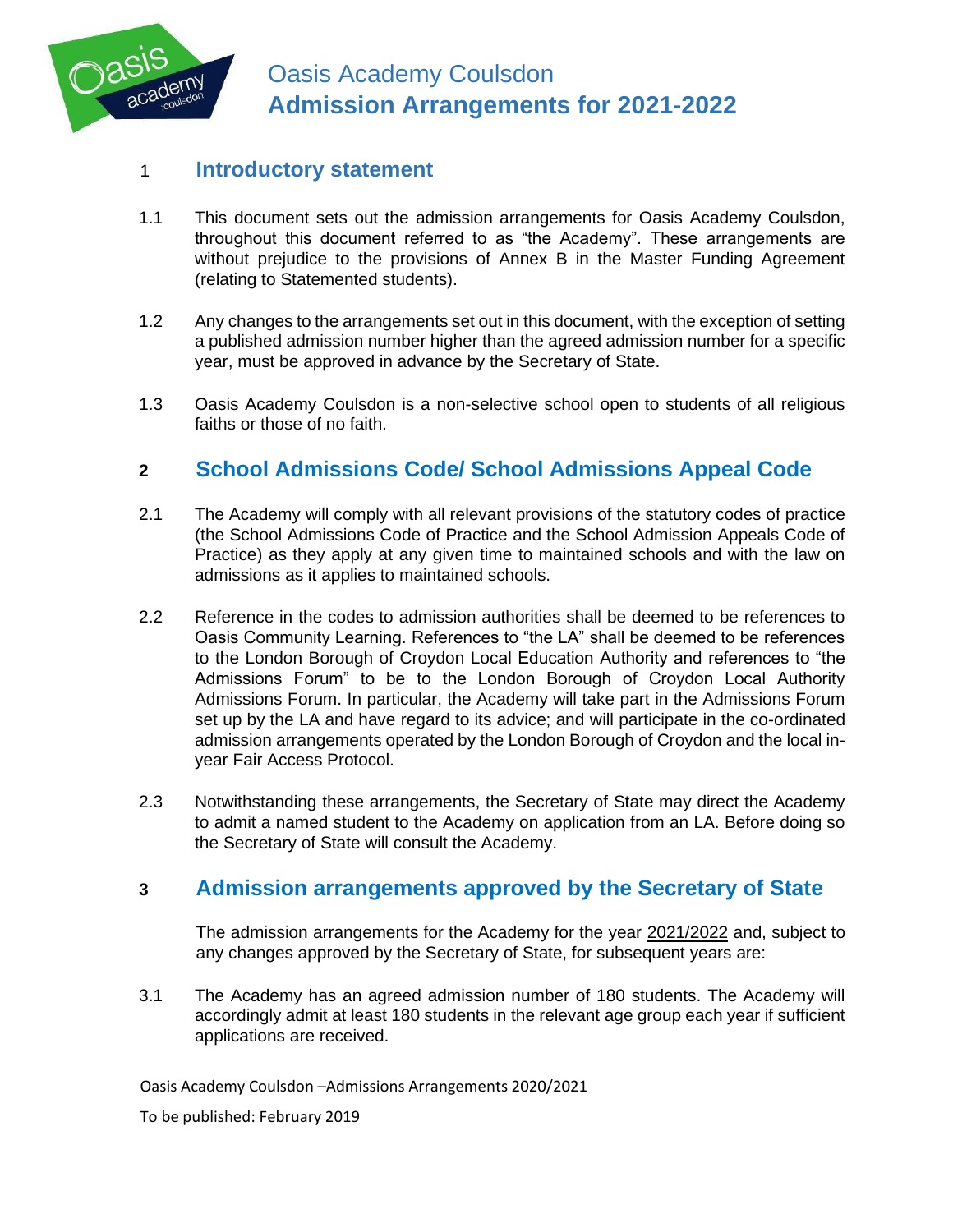- 3.2 The Academy may set a higher admission number as its Published Admission Number for any specific year. Before setting an admission number higher than its agreed admission number, the Academy will consult those listed at paragraph 10.2 below. Students will not be admitted above the Published Admission Number unless exceptional circumstances apply and such circumstances shall be reported to the Secretary of State.
- 3.3 If the Academy admits a total of 26 students in excess of its admission number in any 3-year period it will determine a higher admission number, after consulting those bodies listed at paragraph 10.2.

# **Admissions procedures**

#### **4 Application process**

- 4.1 Applications for places at the Academy will be made in accordance with the LA's coordinated admission arrangements and will be made on the Common Application Form (CAF) provided and administered by the LA.
- 4.2 The Academy will use the following timetable for applications each year (exact dates within the months may vary from year to year) which, whenever possible, will fit in with the common timetable agreed by the Admissions Forum or LA:
	- September The Academy will publish in its prospectus information about the arrangements for admission, including oversubscription criteria, for the following September (e.g. in September 2020 for admission in September 2021). The Academy will also provide information to the LA for inclusion in the composite prospectus, as required
	- September/October The Academy will provide opportunities for Parents/Carers to visit the Academy
	- October CAF to be completed and returned to the LA to administer
	- November LA sends applications to Academy
	- December Academy sends list of students to be offered places to LA
	- February LA applies agreed scheme for own schools, informing other LAs of offers to be made to their residents
	- 1st March offers made to Parents/Carers

Oasis Academy Coulsdon –Admissions Policy 2021/2022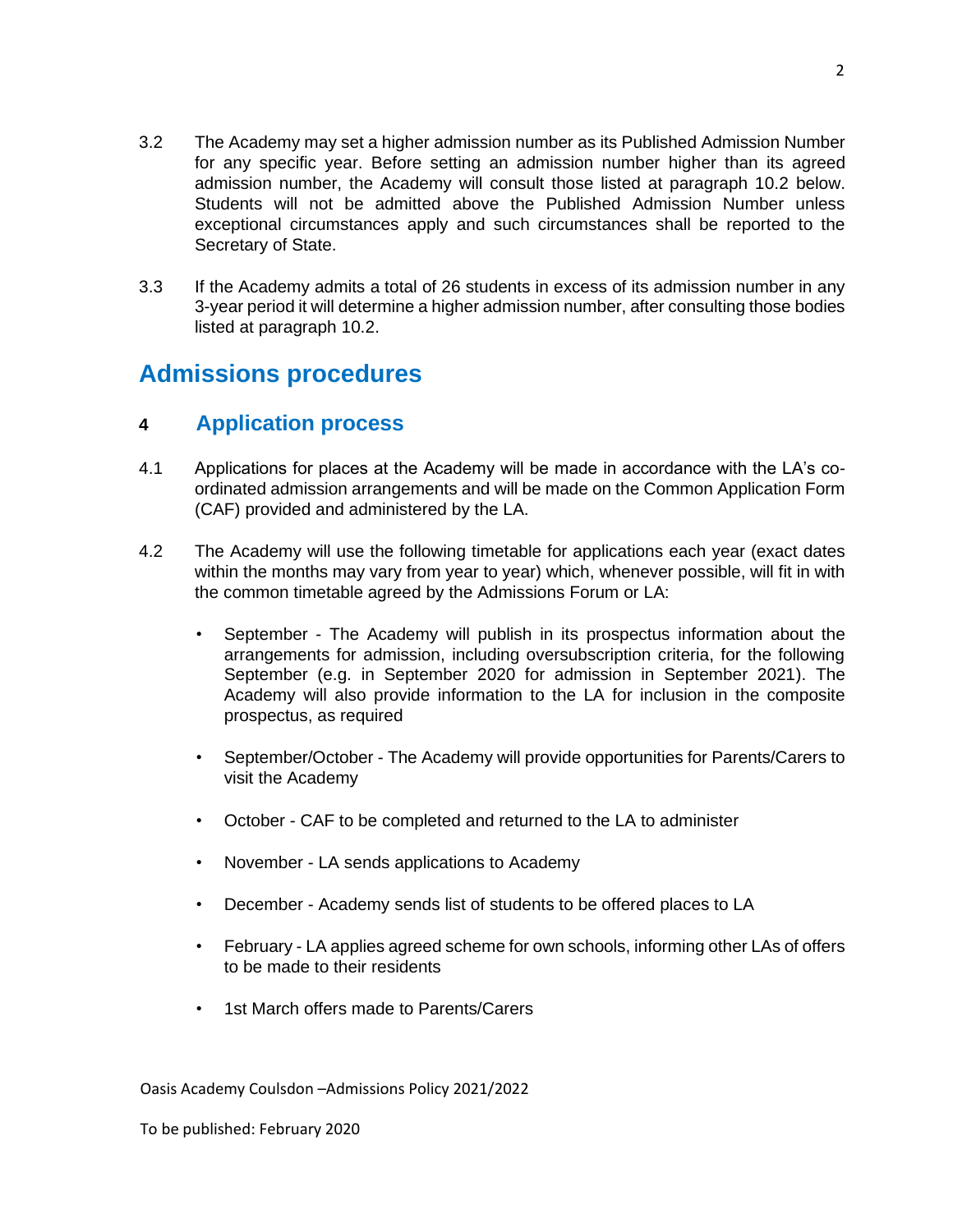# **5 Consideration of applications**

5.1 The Academy will consider all applications for places. Where fewer than 180 applications are received, the Academy will offer places to all those who have applied.

#### 5.2 Late Applications

Oasis Academy Coulsdon adheres to the late application process detailed in Croydon Secondary Admissions Transfer Booklet.

### **6 Procedures where the Academy is oversubscribed**

- 6.1 Where the number of applications for admission is greater than the published admissions number, applications will be considered against the criteria set out below. After the admission of students with statements of Special Educational Needs where the Academy is named on the statement, the criteria will be applied in the order in which they are set out below:
	- 1 Looked after children and previously looked after children (see note 1)
		- Note 1

**Looked after children (LAC)** are defined as children in public care at the date on which the application is made

**Previously looked after children (PLAC)** are children who were looked after, but ceased to be so because they were adopted or became subject to a residence order or special guardianship order, immediately after being looked after.

**Internationally adopted previously looked after children (IAPLAC)**  are children who have been in state care outside of England and ceased to be in state care as a result of being adopted. A child is regarded as having been in state care outside of England if they were in the care of or were accommodated by a public authority, a religious organisation or any other provider of care whose sole or main purpose is to benefit society.

If an application is made under the 'looked after' criterion, it must be supported by a letter from the relevant Local Authority Children's Services Department. (If applying under the previously looked after criterion, or internationally adopted previously looked after criterion, evidence which demonstrates that a child was in state care outside of England and left that care as a result of being adopted must also be supplied.)

2 Children who have specific medical needs, social needs or special needs where the application is supported by written specific health professional advice as to why admission to the Academy is necessary.

Oasis Academy Coulsdon –Admissions Policy 2021/2022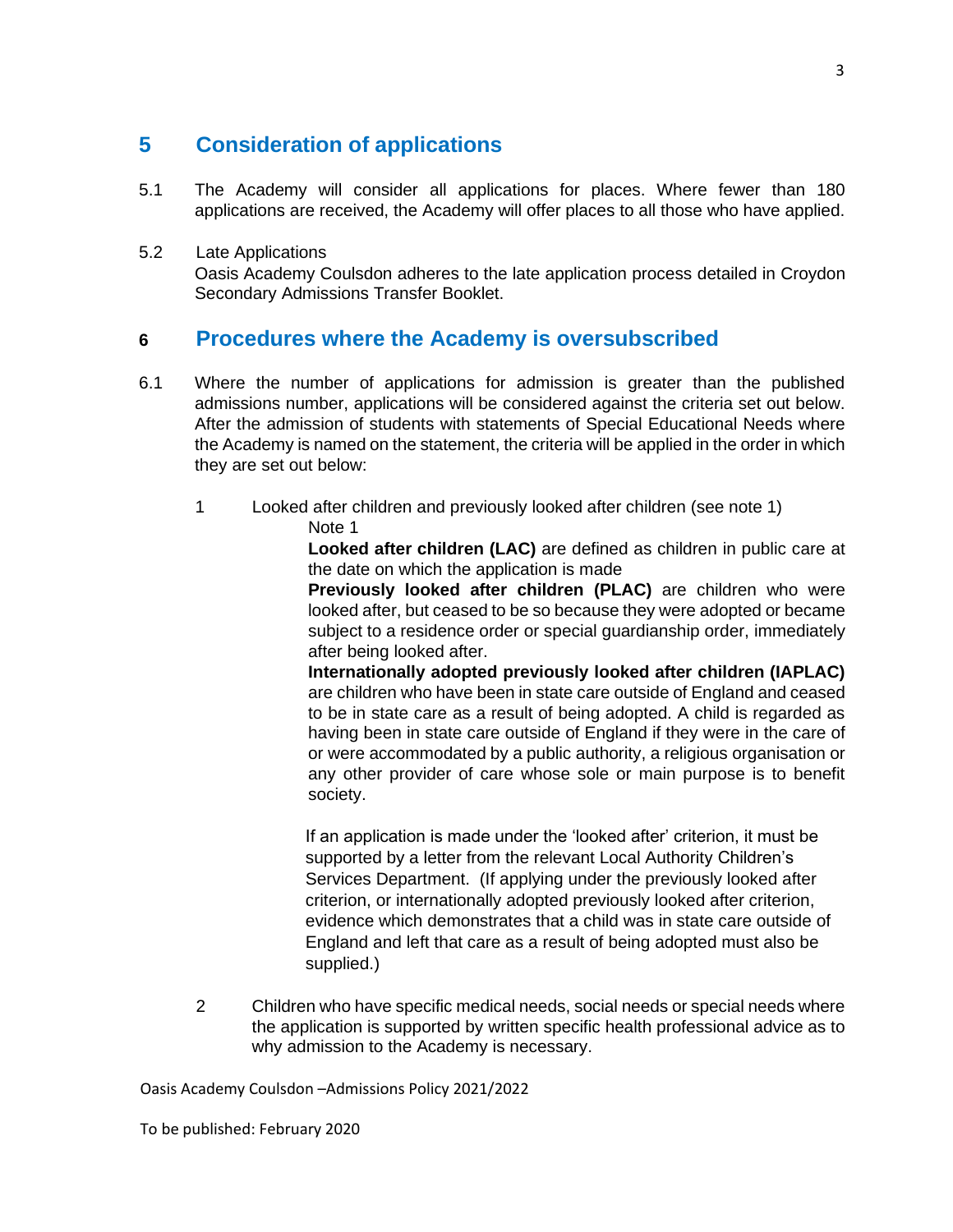- 3 Children of Staff at the School. Oasis Academy Coulsdon may give priority in the oversubscription criteria to children of staff directly employed by the Academy in either or both of the following circumstances:
	- a) Where the member of staff has been employed at the Academy for two of more years at the time at which the application for admission to the Academy is made, and/or
	- b) The member of staff is recruited to fill a vacant post for which there is a demonstrable skill shortage.
- 4 Siblings of students who will be attending the Academy at the time of enrolment of the new student, and will be residing sat the same address who live within a distance of three miles. The term 'sibling' means a full, step, half, adopted or fostered brother or sister, but not cousins. The Academy reserves the right to ask for proof of relationship.
- 5 Children for whom Oasis Academy is the nearest school, with priority being given to those living nearest. The distance will be measured in a straight line from the child's home address to the designated entrance(s) of the school using a computerised measuring system (GIS) and geographical reference points as provided by the National Land and Property Gazetteer (NLPG). Those living closer to the school will receive higher priority. The child's permanent home address is where he or she normally lives and

sleeps and from where they go to school. Proof of residence can be requested at any time throughout the admissions process. If false or misleading information is used to gain entry to the Academy, the offer of a place will be withdrawn and the application cancelled.

In the event that the number of applications exceeds the places available within any of the above categories, distance will be used to decide between applications. Where there are insufficient places available to admit two or more siblings within one family, or where there is no difference in distance from home to the academy for two or more children, random allocation will be used to allocate the final available place(s). This will be independently verified.

#### **7 Operation of waiting lists**

7.1 Subject to any provisions regarding waiting lists in the LA's co-ordinated admission scheme, the Academy will operate a waiting list. Where in any year the Academy receives more applications for places than there are places available, a waiting list will operate for at least one term after the admission date. This will be maintained by the Academy and it will be open to any parent to ask for his or her child's name to be placed on the waiting list, following an unsuccessful application.

Oasis Academy Coulsdon –Admissions Policy 2021/2022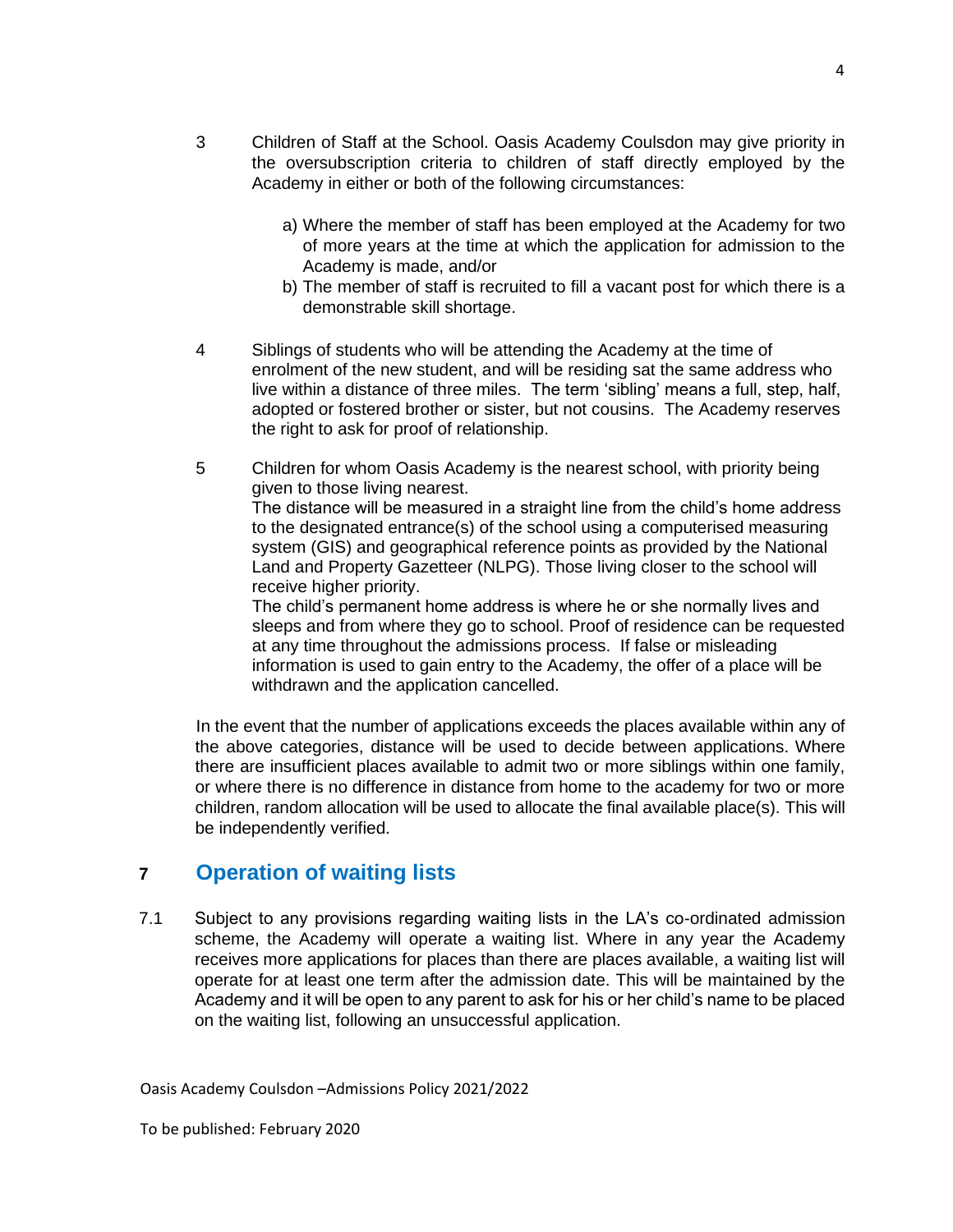- 7.2 Children's position on the waiting list will be determined solely in accordance with the oversubscription criteria set out in paragraph 6.1.
- 7.3 Where places become vacant they will be allocated to children on the waiting list in accordance with the oversubscription criteria.

#### **8 Arrangements for appeals panels**

- 8.1 Parents/Carers will have the right of appeal to an Independent Appeal Panel if they are dissatisfied with an admission decision of the Academy. The Appeal Panel will be independent of the Academy. The arrangements for Appeals will be in line with the Code of Practice on School Admission Appeals published by the Department for Children, Schools and Families as it applies to Foundation and Voluntary Aided schools. (Appendix 1)
- 8.2 The determination of the appeal panel will be made in accordance with the Code of Practice on School Admission Appeals and is binding on all parties. The Academy should prepare guidance for Parents/Carers about how the appeals process will work and provide Parents/Carers with a named contact who can answer any enquiries Parents/Carers may have about the process.

#### **9. Arrangements for admitting students to other year groups, including to replace any students who have left the Academy**

- 9.1 Subject to any provisions in the LA's co-ordinated admission arrangements relating to applications submitted for years other than the normal year of entry, the Academy must consider all such applications and, if the year group applied for has a place available, admit the child. All in-year applications must be directed to the Local Authority under coordinated in-year admission arrangements.
- 9.2 A designated number of 180 students applies to Year Groups 8 to 11.
- 9.3 If more applications are received than there are places available, the oversubscription criteria shall be applied. Parents/Carers whose application is turned down are entitled to appeal.

### **10 Annual procedures for determining admission arrangements**

- 10.1 The Academy will determine its admission arrangements each year by 28<sup>th</sup> February.
- 10.2 The Academy will consult by  $31<sup>st</sup>$  January\*:
	- The LA

#### Oasis Academy Coulsdon –Admissions Policy 2021/2022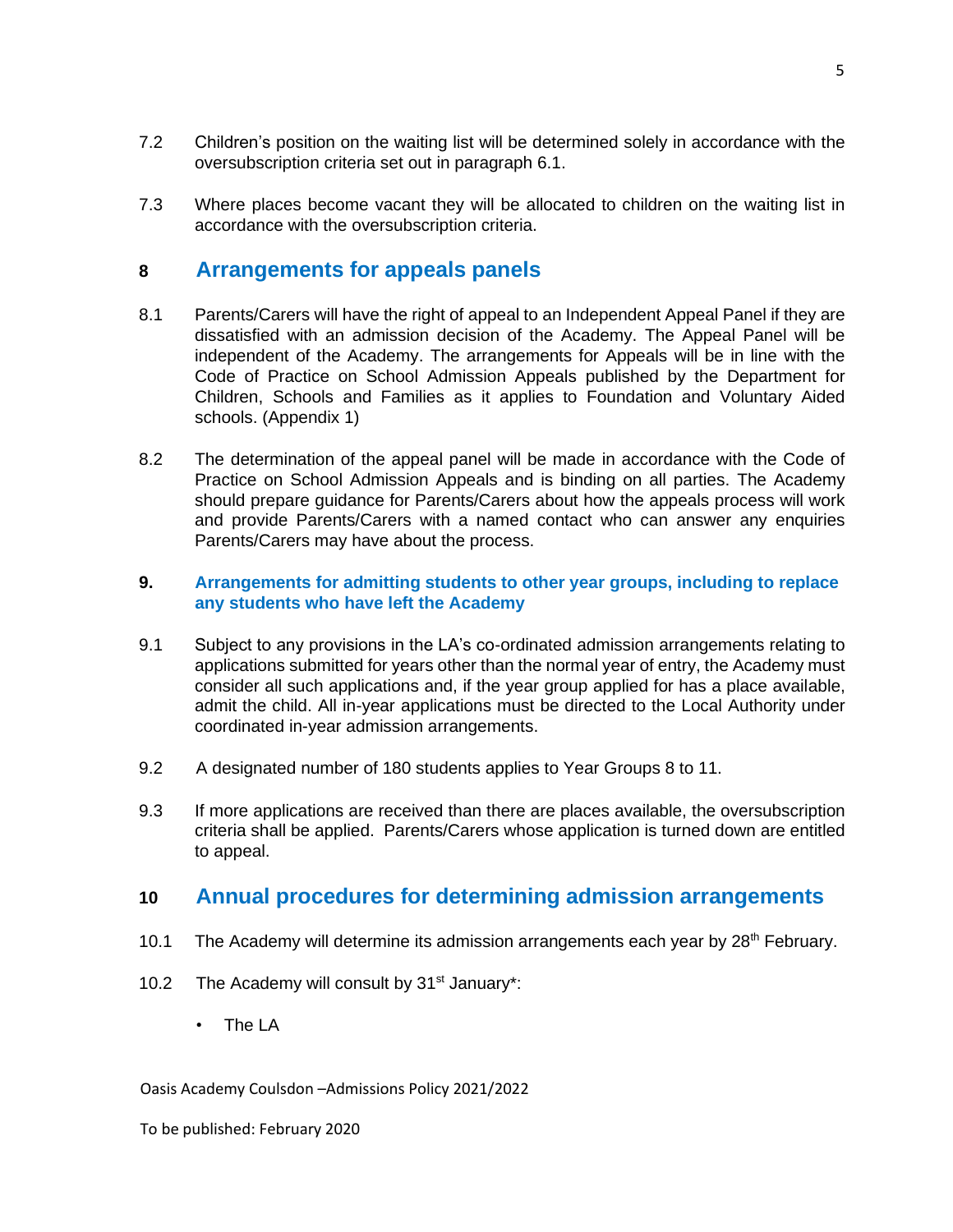- The Admission Forum for the LA. Any other Admission Authorities for primary and secondary schools located within the relevant area for consultation set by the LA
- Any other governing body for primary and secondary schools (as far as not falling within the above) located within the relevant area for consultation.
- Affected admission authorities in neighbouring local authority areas.
- Parents/Carers/ living in the relevant area for consultation whose children have attained the age of two but are not above compulsory school age and who are or will be eligible to apply to be admitted to the Academy;
- Community groups which the Academy considers relevant;
- Teaching unions if the consultation includes an increase in admission number.

\*The consultation will be for a minimum of 6 weeks only between **1 October and 31 January.** 

10.3 Following consultation, the Academy will consider comments made by those consulted. The Academy will then determine its admission arrangements by 28 February and notify those consulted what has been determined.

#### **11 Publication of admission arrangements**

- 11.1 The Academy will publish its admission arrangements each year once these have been determined, by:
	- Copies being sent to the offices of the LA for distribution to primary and secondary schools as appropriate
	- Copies being sent to the offices of the LA and consultees in 10.2. above
	- Copies being made available without charge on request from the Academy
	- Copies being sent to public libraries in the area of the LA for the purposes of being made available at such libraries for reference by Parents/Carers and other persons
	- Copies being published on our website
- 11.2 The published arrangements will set out:
	- The name and address of the Academy and contact details
	- A summary of the admissions policy, including oversubscription criteria
	- A statement of any religious affiliation
	- Numbers of places and applications for those places in the previous year
	- Arrangements for hearing appeals

Oasis Academy Coulsdon –Admissions Policy 2021/2022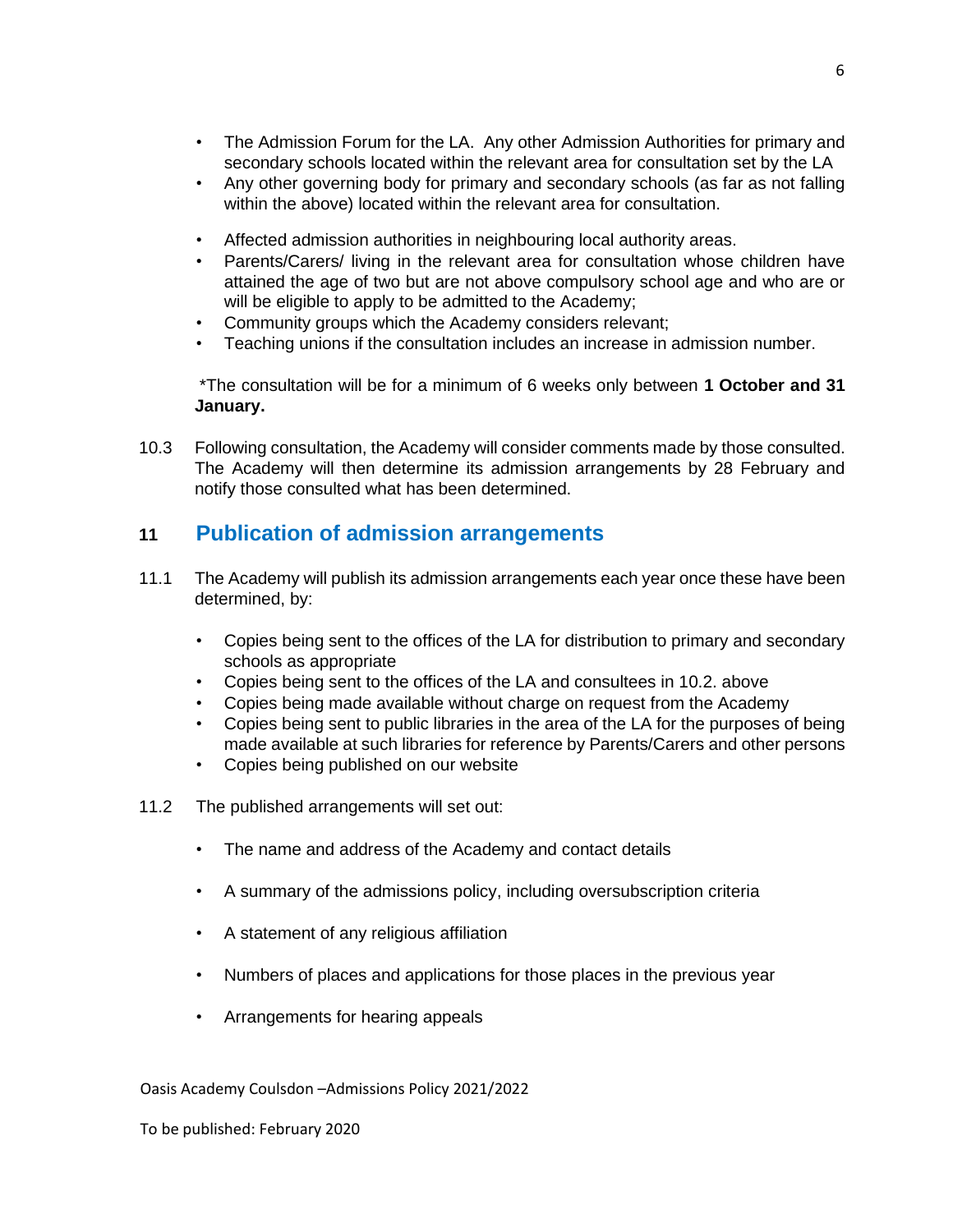# **12 Representations about admission arrangements**

- 12.1 Where any of those bodies that were consulted, or that should have been consulted, make representations to the Academy about its admission arrangements, the Academy will consider such representations before determining the admission arrangements.
- 12.2 Where the Academy has determined its admission arrangements and notified all those bodies whom it has consulted and any of those bodies object to the Academy's admission arrangements they can make representations to the Secretary of State. The Secretary of State will consider the representation and in so doing will consult the Academy. Where he judges it appropriate, the Secretary of State may direct the Academy to amend its admission arrangements.
- 12.3 Those consulted have the right to ask the Academy to increase its proposed Published Admissions Number for any year. Where such a request is made, but agreement cannot be reached locally, they may ask the Secretary of State to direct the Academy to increase its proposed Published Admissions Number. The Secretary of State will consult the Academy and will then determine the Published Admission Number.
- 12.4 The Secretary of State may direct changes to the Academy's proposed admission arrangements and, in addition to the provisions above, the Secretary of State may direct changes to the proposed Published Admissions Number.

### **13 Proposed changes to admission arrangements by the Academy after arrangements have been published**

- 13.1 Once the admission arrangements have been determined for a particular year and published, the Academy will propose changes only if there is a major change of circumstances.
- 13.2 In such cases, the Academy must notify those consulted under paragraph 10.2 above of the proposed variation and must then apply to the Secretary of State setting out:
	- The proposed changes
	- Reasons for wishing to make such changes
	- Any comments or objections from those entitled to object

# **14 Need to secure Secretary of State's approval for changes to admission arrangements**

14.1 The Secretary of State will consider applications from the Academy to change its admission arrangements only when the Academy has notified and consulted on the proposed changes as outlined in 11.2

Oasis Academy Coulsdon –Admissions Policy 2021/2022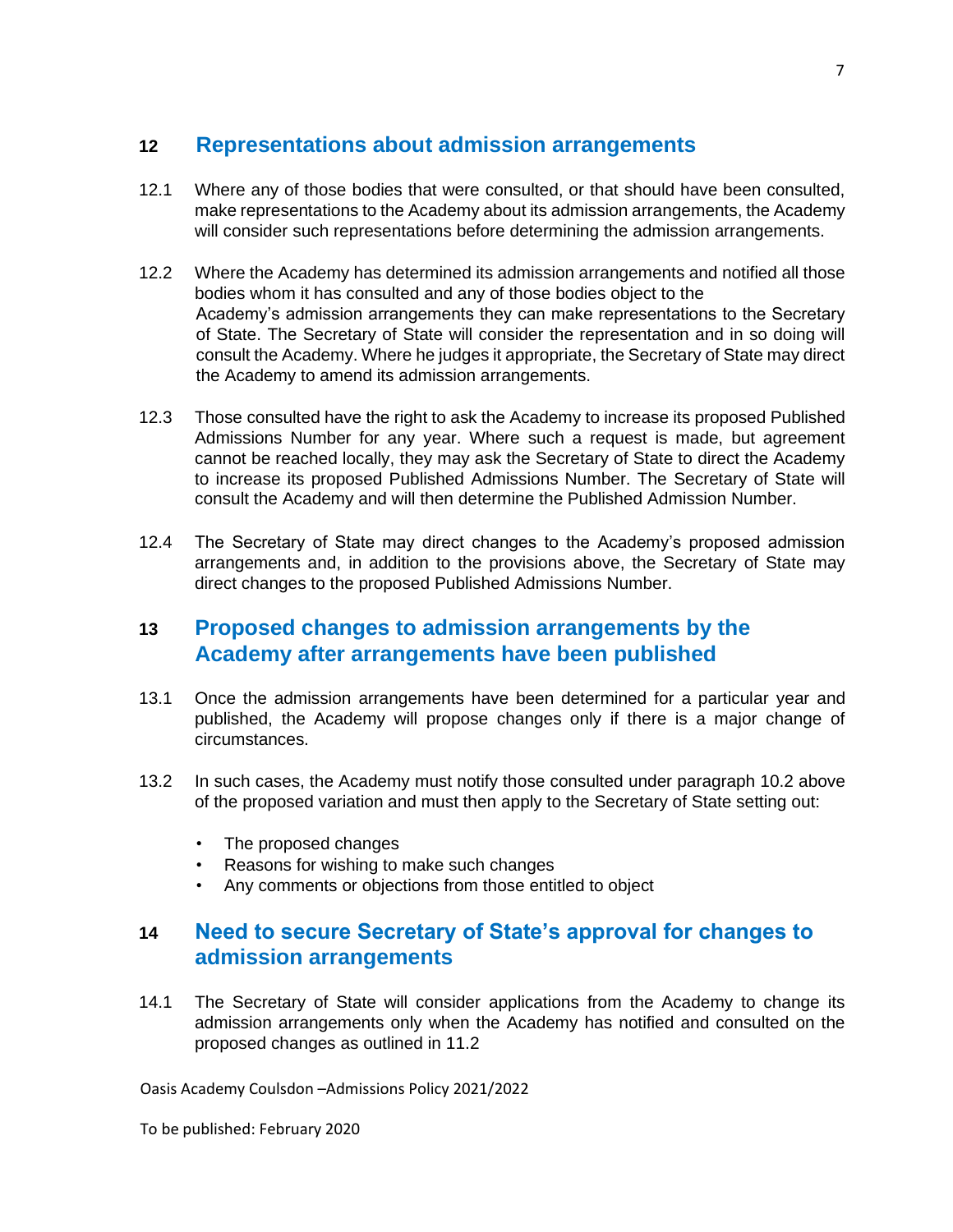- 14.2 Where the Academy has consulted on proposed changes the Academy must secure the agreement of the Secretary of State before any such changes can be implemented. The Academy must seek the Secretary of State's approval in writing, setting out the reasons for the proposed changes and passing to him any comments or objections from other admission authorities/other persons.
- 14.3 The Secretary of State can approve, modify or reject proposals from the Academy to change its admission arrangements.

### **15 Admission records**

15.1 Records of applications and admissions shall be kept by the Academy for a minimum period of ten years and shall be open for inspection by the Secretary of State.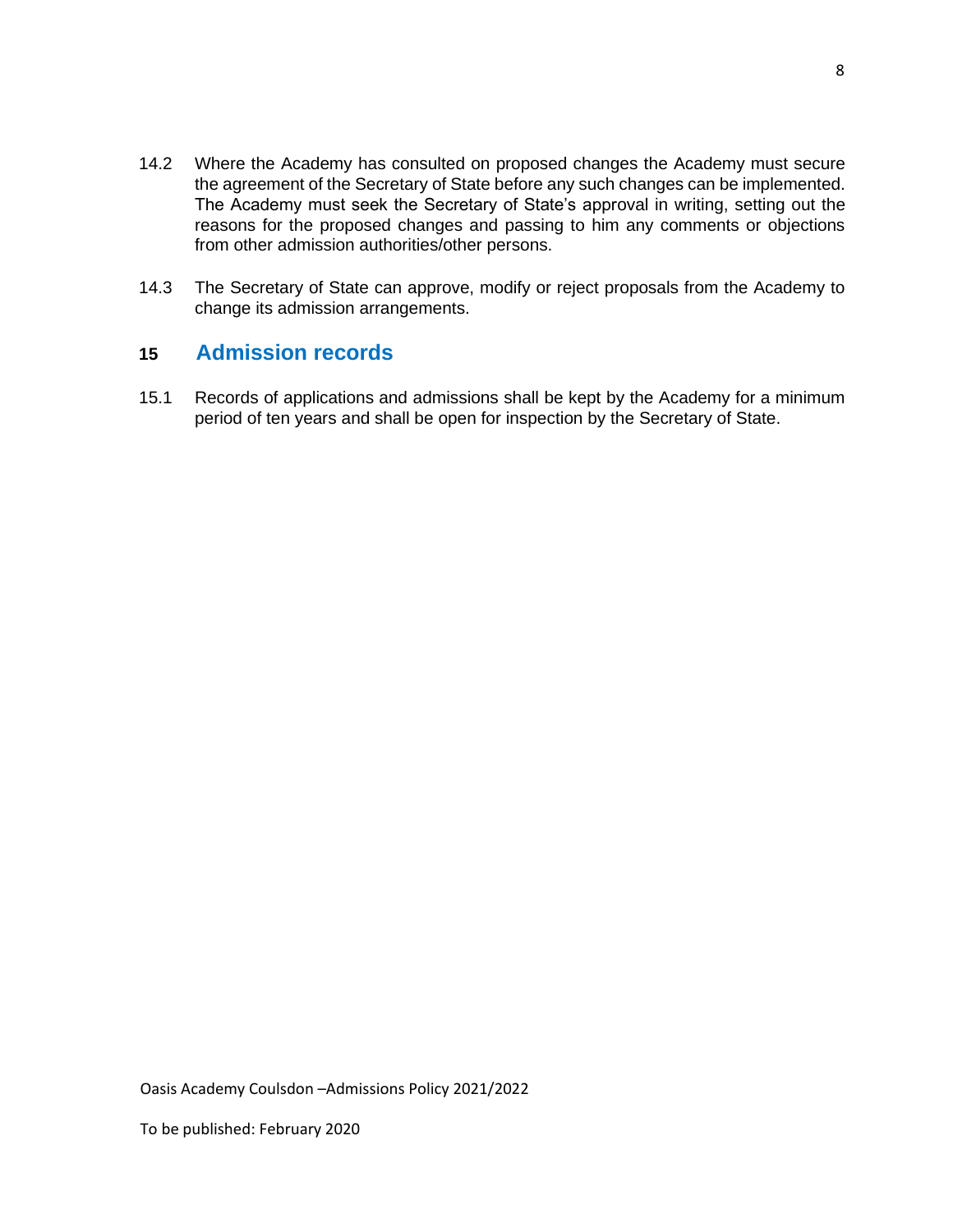# **Appendix 1 Admission appeals procedure**

Oasis Community Learning Admission Appeals Information

#### **Admission Authority**

1 Oasis Community Learning is the Admission Authority for its Academies. Therefore, Oasis Community Learning is required to make arrangements for the hearing of appeals against decisions not to offer a place to a child at the Academy.

# **Admission Appeals**

2 Parents/Carers have a right to appeal in the event that their application for a place in an Academy is unsuccessful. Appeals should be lodged with the Clerk to the Appeal Panel within 14 days of the date of the letter notifying that the application was unsuccessful. Appeals inside the normal admission round are normally held in April or May, whilst appeals for admission outside the normal admission round ('in year appeals') will be held within 30 school days of the appeal being lodged.

# **Late Appeals**

3 Where an appeal is submitted after more than 14 days of notification of the decision, the appeal may be held at a later date. In year appeals (i.e. those outside the normal admissions round) will always be held within 30 school days of being lodged.

# **Appeal Panel**

- 4 Admission appeals are heard by an independent Appeal Panel of three members, established by the Local Authority. At least one member of the Panel is a lay member; that is, someone without personal experience in the management of any school or the provision of education in any school. At least one member has experience in education; that is, someone who is acquainted with educational conditions in the area or who is a Parent/Carer of a registered student at a school. One member acts as Chair of the Panel.
- 5 No one may be a member of the Appeal Panel if they were party to the decision not to admit the child about whom the appeal is concerned, or took part in any discussions about how the decision was reached.
- 6 Parents/Carers should not attempt to discuss matters relating to their appeal with any member of the Appeal Panel prior to the meeting.

Oasis Academy Coulsdon –Admissions Policy 2021/2022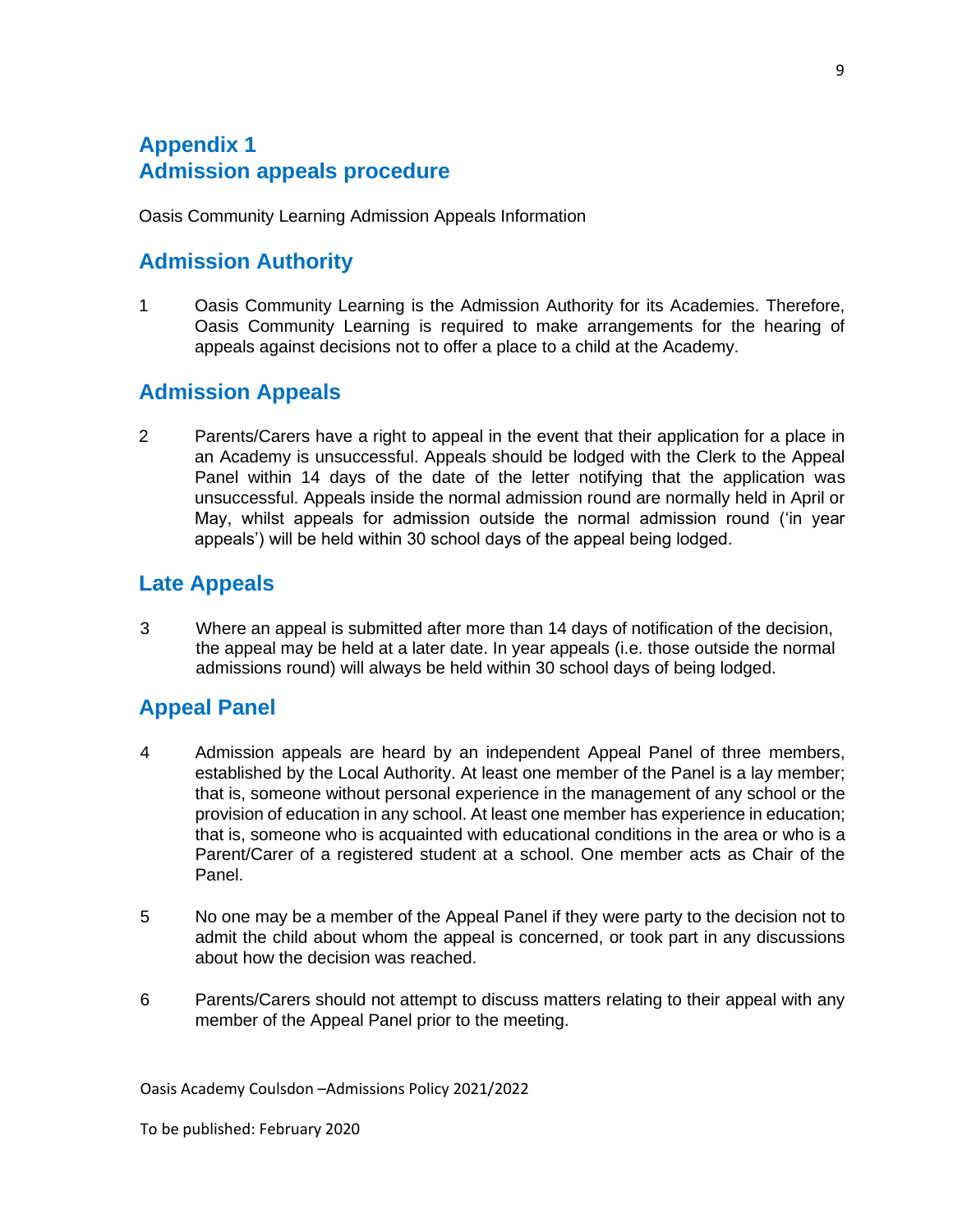#### **The Powers of the Appeal Panel**

- 7 The Appeal Panel's decision is binding on the Admission Authority. If the Panel upholds the appeal presented by the parents/Carers, the child must be admitted to the Academy.
- 8 An Appeal Panel decision can only be overturned by the Courts, where the parents/Carers or Admission Authority are successful in applying for Judicial Review of that decision.
- 9 The Appeal Panel cannot hear complaints or objections on the wider aspects of admission policies and practice. The Appeal Panel cannot change the Academy's admission criteria. The Academy's admission criteria are in section 6 of this policy.

### **Action prior to the Appeal Panel meeting**

- 10 Parents/Carers have the right to attend the Appeal Panel meeting and to present their appeal orally to the Panel. However, in addition, parents/carers may provide their appeal in writing with any supporting evidence to the Clerk to the Appeal Panel prior to the meeting. Written material received seven days before the date of the appeal meeting will be sent to the Appeal Panel members prior to the meeting so that they can study the material in advance.
- 11 The Academy may also present its representations and evidence to the Clerk at least seven days before the date of the appeal meeting so that they may be read in advance by the Appeal Panel members.
- 12 Any materials presented by the Academy will be sent in advance to the Parents/Carers and any materials presented by the Parents/Carers will be sent in advance to the Academy. The basic principle followed is that all information presented to the Clerk as part of the appeals process is available to all parties to the appeal.

### **Notice of the Appeal Panel meeting**

13 Parents/Carers will receive written notice at least 10 school days before the date their appeal will be heard unless the parent agrees to a shorter notice period.

#### **Representation**

14 Parents/Carers are encouraged to attend the Appeal Panel meeting in person and to make oral representations; that is, to clarify or supplement their written appeal. The parent may be accompanied by a friend, adviser or be represented. Parents/Carers

Oasis Academy Coulsdon –Admissions Policy 2021/2022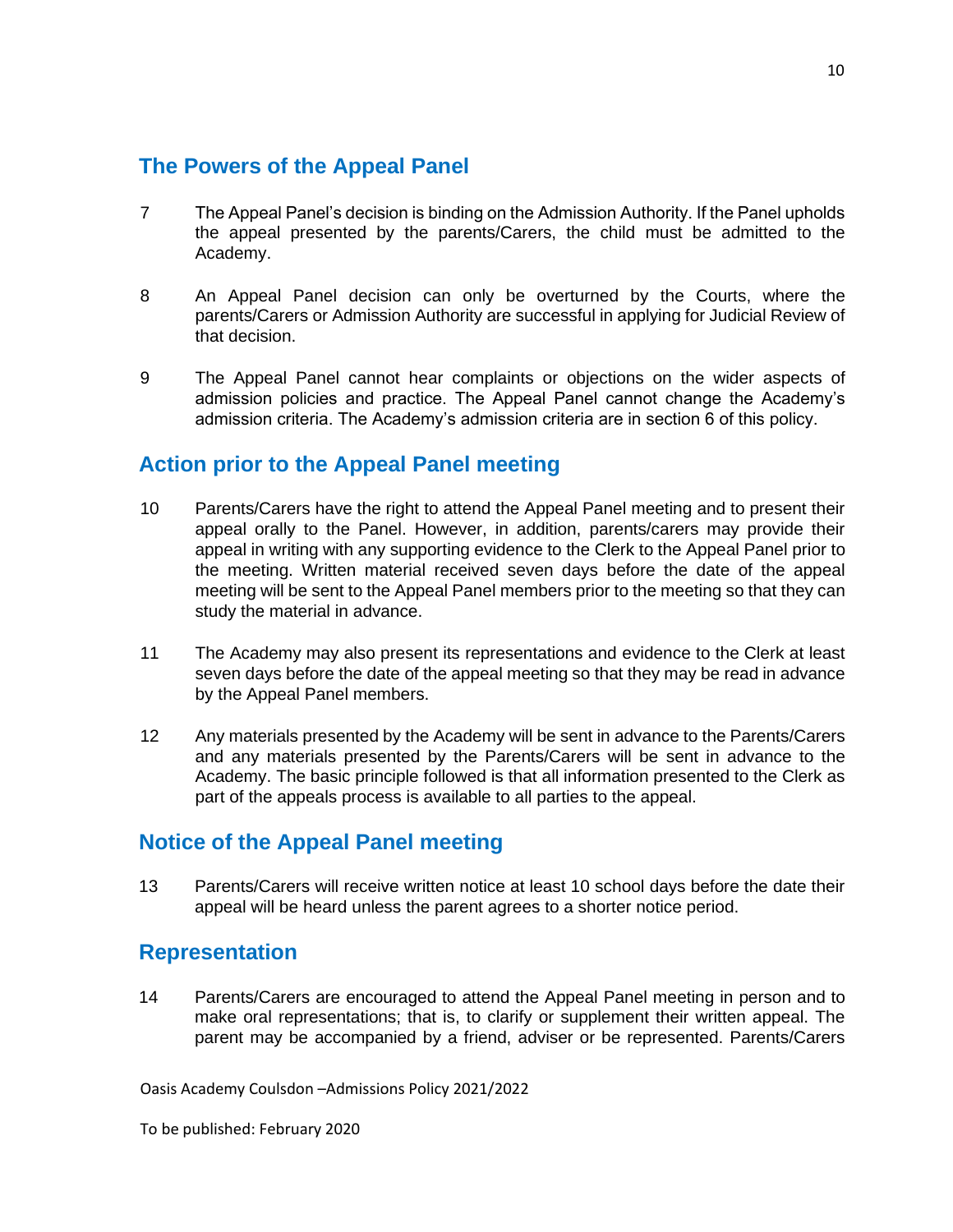may also bring an interpreter. In all circumstances where the Parents/Carers intend to bring along someone else, the Parents/Carers should give advance notice to the Clerk, preferably at least 3 working days prior to the meeting of the name of the other person attending and the capacity in which they are attending.

# **The Appeal Panel meeting**

- 15 The Appeal Panel hearing is in two parts. Firstly, the Academy's Presenting Officer presents the case that to admit any more pupils would prejudice the provision of efficient education or use of resources. This part of the hearing may involve a number of parents/carers together. The Parents/Carers are given the opportunity to question the Presenting Officer. Secondly, the Parents/Carers are given the opportunity to present to the Appeal Panel individually (without other Parents/Carers present). The Chair of the Appeal Panel ensures that the stages of the second part of the meeting take the following order:
	- a) The Parents/Carers present their case to the Panel.
	- b) The Presenting Officer is given the opportunity to question the parents/carers.
	- c) The Presenting Officer sums up the Admission Authority's case.
	- d) The Parents/Carers sum up their case.
- 16 The Appeal Panel members may ask questions at any time if they require clarification of what is being said or if they need information in order to reach a decision.

### **After the Appeal Panel meeting**

17 The written decision of the Appeal Panel will normally be sent to the Parents/Carers by the Clerk within seven days of the meeting.

#### **Non-attendance at the Appeal Panel hearing**

- 18 If the Parents/Carers provide the Appeals Administrator with their telephone number, the Appeals Administrator will inform the Parent of the date and time of the Appeal Panel hearing both by letter and by telephone.
- 19 If through unforeseeable circumstances, the Parents/Carers are unable to attend the hearing on the day, they must telephone the Appeals Administrator immediately and give the reason for the non-attendance. The Parents/Carers will be asked if they want the appeal to go ahead in their absence. If they wish to seek another appointment, the matter will be referred to the Chairman of the Appeal Panel who will decide, based on

Oasis Academy Coulsdon –Admissions Policy 2021/2022